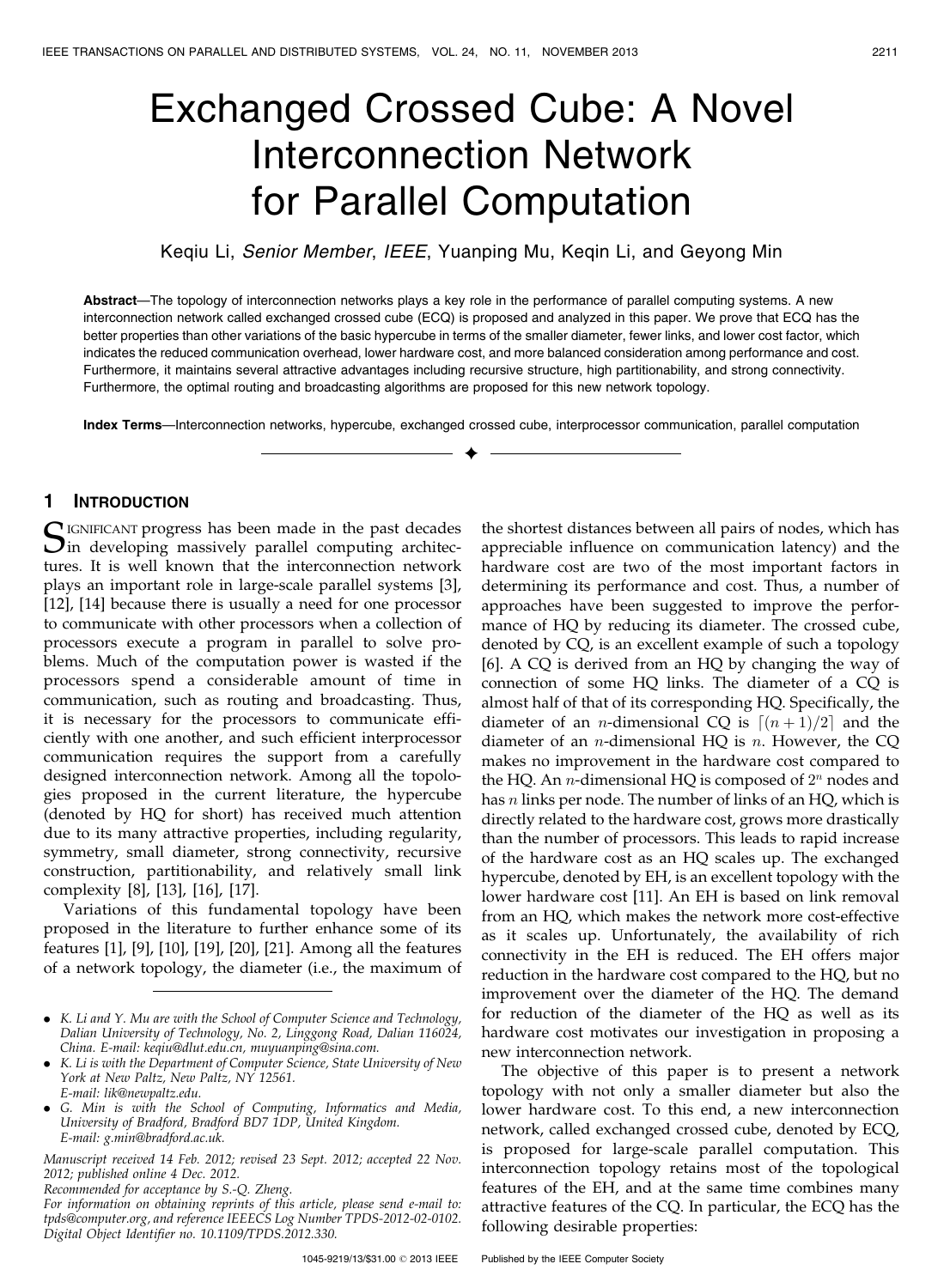- The diameter of an ECQ is almost the same as that of a CQ, but much smaller than that of an EH. Furthermore, the mean distance among the vertices is smaller than that of an EH.
- The hardware cost of an ECQ is almost the same as that of an EH, but much lower than that of a CQ.
- . An interconnection network with a large diameter has very low message passing bandwidth but a network with a high node degree is very expensive. The cost factor (i.e., the product of the diameter and the node degree [2]) of the ECQ is better than that of the CQ and EH, which indicates that the ECQ is able to offer a better combined consideration between the cost and performance of a parallel computing system.

The aforementioned three main advantages of the ECQ reveal that the ECQ is able to achieve the improved performance and scalability compared with all the hypercube variations proposed previously in the current literature.

The binomial tree [15] is one of the most frequently used spanning tree structures for parallel applications in various systems, especially in the HQ. It has several desirable properties and is applicable in solving many problems, for example, computing prefix sums. Load balancing can also be achieved in this tree structure [5], [7]. The exchanged tree (ET) proposed in [11] is a good method for constructing the spanning tree of an EH. However, by taking the wrong link and the wrong degree of an EH, the exchanged tree is not a spanning tree of an EH. Further explanation and analysis can be found in Section 4.2. To overcome this deficiency, we propose the improved exchanged tree and prove that it is a spanning tree of an EH and an ECQ. Furthermore, it offers an efficient way for broadcasting communication in the EH and ECQ.

The organization of this paper is as follows: Section 2 presents the construction of the ECQ. Section 3 discusses its various topological properties and compares the ECQ with the HQ and its variants. In Section 4, efficient routing and broadcasting algorithms are proposed. Finally, the work is summarized and concluded in Section 5.

#### 2 EXCHANGED CROSSED CUBE

An undirected graph is often adopted to model an interconnection network, in which vertices correspond to the processing elements and edges correspond to the bidirectional links. Let  $G = (V, E)$  be an undirected graph, where  $V$  and  $E$  denote the vertex set and the edge set of  $G$ , respectively. The graphs considered here are labeled graphs and the used labels are binary strings. The notation  $G<sup>x</sup>$ denotes the labeled graph obtained by prefixing every vertex label in Graph  $G$  with  $x$ .

Before constructing an ECQ, we give the following definitions.

- **Definition 1.** Two binary strings  $x = x_1x_0$  and  $y = y_1y_0$  are pair related, denoted by  $x \sim y$ , if and only if  $(x,y) \in \{(00,$ 00),  $(10, 10)$ ,  $(01, 11)$ ,  $(11, 01)$ . The case that x and y are not pair related is denoted by  $x\not\sim y.$
- **Definition 2.** An *n*-dimensional crossed cube, denoted by  $CQ_n$ , is a labeled graph defined inductively as follows:  $\text{CQ}_1$  is  $K_2$



Fig. 1. An exchanged crossed cube ECQ(1, 3).

(i.e., the complete graph on two vertices with labels 0 and 1). For  $n > 1$ ,  $\text{CQ}_n$  contains  $\text{CQ}_{n-1}^0$  and  $\text{CQ}_{n-1}^1$  joined according to the following rule: vertex  $u=0$  $u_{n-2}\cdots u_0$  from  $\text{CQ}^0_{n-1}$  and vertex  $v=1v_{n-2}\cdots v_0$  from  $\text{CQ}^1_{n-1}$  are adjacent in  $\text{CQ}_n$  if and only if 1)  $u_{n-2} = v_{n-2}$  if  $n$  is even, and 2)  $u_{2i+1}u_{2i} \sim v_{2i+1}v_{2i}$ for  $0 \le i \le \lfloor (n-1)/2 \rfloor$ .

The procedure of constructing an ECQ is presented as follow.

An ECQ is defined as an undirected graph  $ECQ(s, t) =$  $G(V, E)$ , where  $s \ge 1$  and  $t \ge 1$ . V is the set of vertices, i.e.,  $V = \{a_{s-1} \ldots a_0 b_{t-1} \ldots b_0 c \mid a_i, b_i, c \in \{0,1\}, i \in [0, s), j \in \{0, 1\} \}$  $[0,t)$ . E is the set of edges, i.e.,  $E = \{(v_1, v_2) | (v_1, v_2) \in$  $V \times V$ , which consists of three types of edges, i.e.,  $E_1$ ,  $E_2$ , and  $E_3$ , as described below:

- 1.  $E_1: v_1[0] \neq v_2[0], v_1 \oplus v_2 = 1$ , where  $\oplus$  denotes the exclusive-OR operator.
- 2.  $E_2: v_1[0] = v_2[0] = 0, v_1[t:1] = v_2[t:1]$ , where  $v[x:y]$ denotes the bit pattern of  $v$  between dimensions  $y$ and x inclusive,  $v_1[s + t : t + 1]$  denoted by  $a =$  $a_{s-1} \cdots a_0$  and  $v_2[s+t:t+1]$  denoted by  $a' =$  $a'_{s-1} \cdots a'_0$  are joined according to the following rule: For all  $s \geq 1$ , if and only if there exists an  $l(1 \leq l \leq s)$ with  $a_{s-1} \cdots a_l = a'_{s-1} \cdots a'_l; a_{l-1} \neq a'_{l-1}, a_{l-2} = a'_{l-2}$  if  $l$ is even;  $a_{2i+1}a_{2i} \sim a'_{2i+1}a'_{2i}$  for  $0 \leq i \leq \lfloor (l-1)/2 \rfloor$ .
- 3.  $E_3: v_1[0] = v_2[0] = 1, v_1[s + t : t + 1] = v_2[s + t : t + 1],$  $v_1[t:1]$  denoted by  $b = b_{t-1} \cdots b_0$  and  $v_2[t:1]$  denoted by  $b' = b'_{t-1} \cdots b'_0$  are joined according to the following rule: For all  $t \geq 1$ , if and only if there exists an  $l(1 \leq l \leq t)$  with  $b_{t-1} \cdots b_l = b'_{t-1} \cdots b'_{l}; b_{l-1} \neq b'_{l-1},$  $b_{l-2} = b'_{l-2}$  if l is even;  $b_{2i+1}b_{2i} \sim b'_{2i+1}b'_{2i}$  for  $0 \le i <$  $|(l-1)/2|.$

The above definition shows that an  $ECQ(s, t)$  has three disjoint sets of edges. Fig. 1 shows an example of an ECQ with  $s = 1$  and  $t = 3$ , where the dashed links, bold links and solid links correspond to  $E_1$ ,  $E_2$  and  $E_3$ , respectively.

Let u and v be two distinct vertices in  $\mathrm{CQ}_n$ . The *i*th double bit of vertex u is defined as a 2-bit string  $u_{2i+1}u_{2i}$  for  $0 \le i \le \lfloor n/2 \rfloor - 1$ , and simply a single bit  $u_{2i}$  for  $i = \lfloor n/2 \rfloor$ when *n* is odd. For  $k < n$ , the k-prefix of *u*, denoted by  $p_k(u)$ , is defined as  $u_{n-1}u_{n-2} \ldots u_{n-k}$ . Bit *l* is called the most significant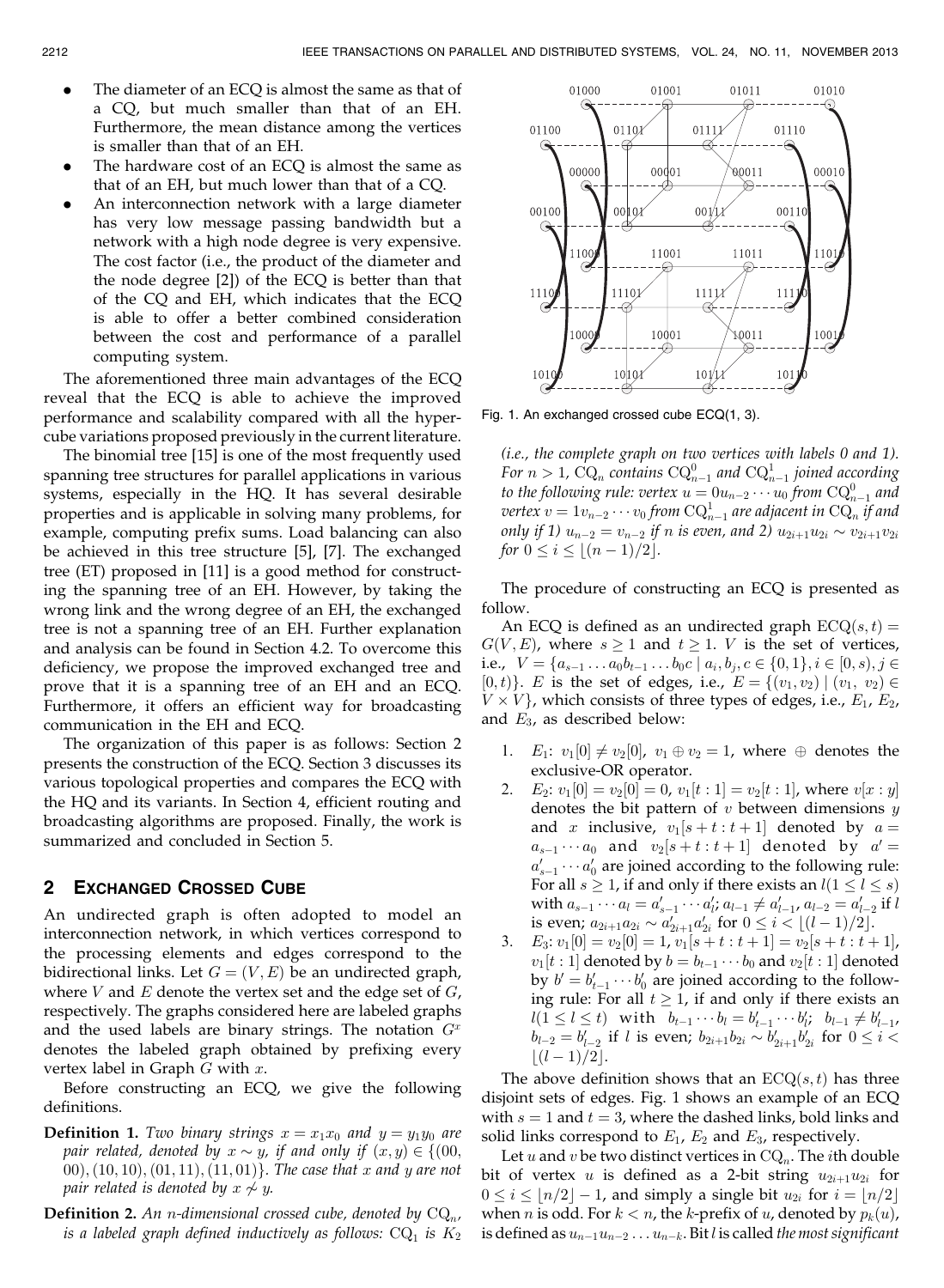*different bit* between u and v if  $p_{n-l-1}(u) = p_{n-l-1}(v)$  and  $u_l \neq v_l$ .  $i^* = \lfloor l/2 \rfloor$  is called the most significant different double *bit*. We define a function  $\rho$  on  $u$  and  $v$  as follows:

$$
\rho_j(u, v) = 0, \text{ for all } j \ge i^* + 1; \n\rho_{i^*}(u, v) = \begin{cases}\n2, & \text{if } u_{2i^*+1} u_{2i^*} = \bar{v}_{2i^*+1} \bar{v}_{2i^*}; \\
1, & \text{otherwise.} \n\end{cases}
$$

Subsequently, we recursively define  $\rho_j(u, v)$  for  $j \leq i^* - 1$ using the notion of distance-preserving pair related (abbreviated as d.-p. pair related), which is motivated from the concept of pair related.

- **Definition 3.**  $u_{2j+1}u_{2j}$  and  $v_{2j+1}v_{2j}$ , for  $j \leq i^* 1$ , are distance-preserving pair related if one of the following conditions holds:
	- 1.  $(u_{2i+1}u_{2i}, v_{2i+1}v_{2i}) \in \{(01, 01), (11, 11)\}$  and

$$
\sum_{k=j+1}^{\lfloor (n-1)/2 \rfloor} \rho_k(u,v) \quad \text{is even};
$$

2.  $(u_{2i+1}u_{2i}, v_{2i+1}v_{2i}) \in \{(01, 11), (11, 01)\}$  and

$$
\sum_{k=j+1}^{\lfloor (n-1)/2 \rfloor} \rho_k(u,v) \quad \text{is odd};
$$

3. 
$$
(u_{2i+1}u_{2i}, v_{2i+1}v_{2i}) \in \{(00, 00), (10, 10)\}.
$$

We write  $u_{2i+1}u_{2i} \stackrel{d-p}{\sim} v_{2i+1}v_{2i}$  if  $u_{2i+1}u_{2i}$  and  $v_{2i+1}v_{2i}$  are *d.-p. pair related,* and  $u_{2i+1}u_{2i} \overset{d.-p.}{\not\sim} v_{2i+1}v_{2i}$  otherwise.

Then,  $\rho_j(u, v)$  for  $j \leq i^* - 1$  is recursively defined as follows:

$$
\rho_j(u, v) = \begin{cases} 1, & \text{if } u_{2j+1} u_{2j} \stackrel{d-p}{\sim} v_{2j+1} v_{2j}; \\ 0, & \text{otherwise.} \end{cases}
$$

Thus, the pair related distance between  $u$  and  $v$ , denoted by  $\rho(u, v)$ , is defined as  $\rho(u, v) = \sum_{j=0}^{\lfloor (n-1)/2 \rfloor} \rho_j(u, v)$ .

# 3 TOPOLOGICAL PROPERTIES OF EXCHANGED CROSSED CUBE

This section first presents the important topological properties of ECQ and then compares its performance with the HQ, CQ, and EH.

#### 3.1 Topological Properties

The fundamental properties of ECQ, including the total number of nodes and edges, degree, expandability, isomorphism, decomposition, diameter, and cost factor are investigated in this section.

#### 3.1.1 Nodes

The number of nodes in an ECQ is given by the following theorem:

**Theorem 1.** The total number of nodes in  $ECQ(s,t)$  is  $N(s,t) = 2^{s+t+1}.$ 

## 3.1.2 Edges

The edge set of  $ECQ(s, t)$ , denoted by  $E(s, t)$ , is composed of three types, i.e.,  $E_1$ ,  $E_2$ , and  $E_3$ . The definition of ECQ reveals that 1) the number of edges in  $E_1$  is  $2^{s+t}$ ; 2) the number of edges in  $E_3$  is  $2^t \times s2^{s-1} = s2^{s+t-1}$ ; and 3) the number of edges in  $E_2$  is  $2^s \times t2^{t-1} = t2^{s+t-1}$ . So, we have the following theorems on the number of edges.

- **Theorem 2.** The number of edges in  $ECQ(s,t)$  is  $E(s,t) =$  $(s+t+2)2^{s+t-1}.$
- **Theorem 3.** The number of edges in  $ECQ(s, t)$  is about half of that in  $\text{CQ}_{s+t+1}$ .
- **Proof.** An  $(s + t + 1)$ -dimensional crossed cube, denoted by  $\text{CQ}_{s+t+1}$ , has  $(s+t+1)2^{s+t}$  edges, and an  $\text{ECQ}(s,t)$  has  $(s + t + 2)2^{s+t-1}$  edges. Hence, we have

$$
\frac{(s+t+2)2^{s+t-1}}{(s+t+1)2^{s+t}} = \frac{s+t+2}{2(s+t+1)} = \frac{1}{2} + \frac{1}{2(s+t+1)},
$$

which approaches 1/2 as  $s \to +\infty$  and/or  $t \to +\infty$ .  $\Box$ 

## 3.1.3 Degree

The degree of a node in a graph is defined as the total number of edges connected to the node. The degree of a network is defined as the largest degree of all the vertices in its graph representation.

Theorem 4. The degree of nodes whose bit addresses end in 0 (0ending nodes) of an  $ECQ(s, t)$  is  $s + 1$ , while the degree of nodes whose bit addresses end in 1 (1-ending nodes) is  $t + 1$ . So, the degree of an  $ECQ(s, t)$  is  $\max\{s + 1, t + 1\}.$ 

#### 3.1.4 Expandability

We use  $IE = \Delta T/T$  to measure the *incremental expandability* of an interconnection network, where  $\Delta T$  represents the smallest change in the number of network components (nodes and edges) needed to increase the existing number of components  $T$  while retaining its topological characteristics. Let  $IE_{\text{node}}$  and  $IE_{\text{edge}}$  denote the node expandability and the edge expandability, respectively.

- **Theorem 5.** For  $ECQ(s,t)$ ,  $IE_{node}(s,t) = 1$  and  $IE_{edge}(s,t) \rightarrow$ 1, asymptotically.
- **Proof.** Since an ECQ(s, t) has  $2^{s+t+1}$  nodes and  $(s + t +$  $2)2^{s+t-1}$  edges, we have

$$
IEnode(s,t) = \frac{\Delta T_{node}(s,t)}{T_{node}(s,t)} = \frac{2^{s+t+1+1} - 2^{s+t+1}}{2^{s+t+1}} = 1,
$$

and

$$
IE_{\text{edge}}(s,t) = \frac{\Delta T_{\text{edge}}(s,t)}{T_{\text{edge}}(s,t)}
$$
  
= 
$$
\frac{(s+t+3)2^{s+t} - (s+t+2)2^{s+t-1}}{(s+t+2)2^{s+t-1}}
$$
  
= 
$$
\frac{(s+t+4)2^{s+t-1}}{(s+t+2)2^{s+t-1}}
$$
  
= 
$$
1 + \frac{2}{s+t+2},
$$

which approaches 1 as  $s \to +\infty$  and/or  $t \to +\infty$ .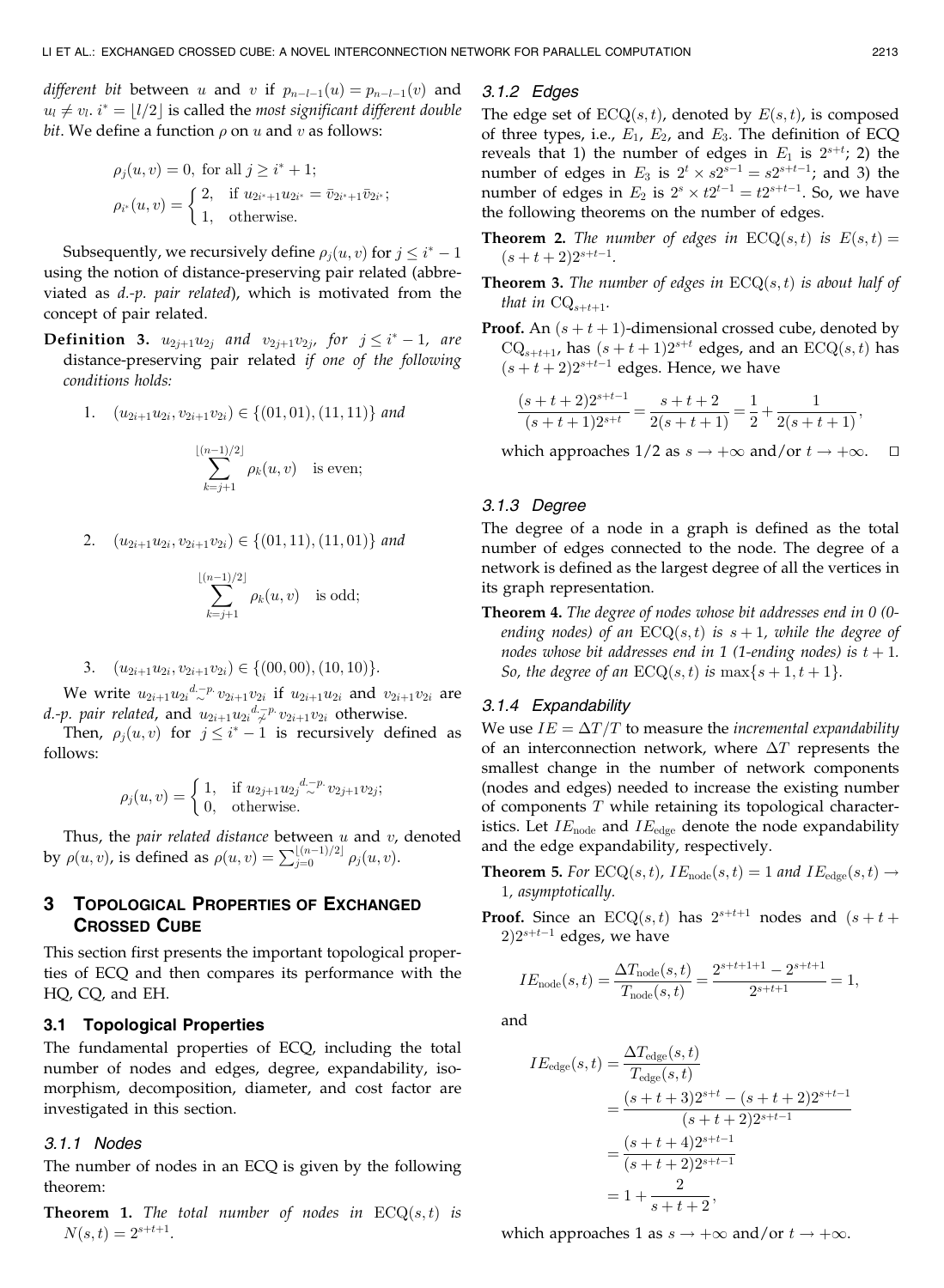| No.            | $a_{s-1}\cdots a_0=a'_{s-1}\cdots a'_0$ $b_{t-1}\cdots b_0=b'_{t-1}\cdots b'_0$ |                 | $\overline{c}$ | $\mathfrak{c}'$ | Distance                        |
|----------------|---------------------------------------------------------------------------------|-----------------|----------------|-----------------|---------------------------------|
| 1              | Yes                                                                             | Yes             | $\Omega$       |                 |                                 |
| $\overline{2}$ | Yes                                                                             | <b>Yes</b>      | 1              | $\theta$        |                                 |
| $\overline{3}$ | Yes                                                                             | N <sub>o</sub>  | $\Omega$       | $\Omega$        | $\rho(b, b') + 2$               |
| $\overline{4}$ | Yes                                                                             | No              | $\theta$       |                 | $\rho(b, b') + 1$               |
| 5              | Yes                                                                             | N <sub>o</sub>  |                | $\theta$        | $\rho(b, b') + 1$               |
| $\overline{6}$ | <b>Yes</b>                                                                      | No.             |                |                 | $\rho(b,b')$                    |
| 7              | No                                                                              | <b>Yes</b>      | $\theta$       | $\Omega$        | $\rho(a,a')$                    |
| $\overline{8}$ | $\overline{No}$                                                                 | Yes             | $\theta$       |                 | $\rho(a,a')+1$                  |
| $\overline{9}$ | No                                                                              | Yes             | 1              | $\Omega$        | $\rho(a,a')+1$                  |
| 10             | No                                                                              | Yes             |                |                 | $\rho(a,a')+2$                  |
| 11             | $\overline{No}$                                                                 | $\overline{No}$ | $\Omega$       | $\Omega$        | $\rho(a, a') + \rho(b, b') + 2$ |
| 12             | No                                                                              | No              | $\mathbf{0}$   |                 | $\rho(a, a') + \rho(b, b') + 1$ |
| 13             | No                                                                              | No              | $\mathbf{I}$   | $\overline{0}$  | $\rho(a,a') + \rho(b,b') + 1$   |
| 14             | N <sub>o</sub>                                                                  | N <sub>o</sub>  | $\mathbf{L}$   |                 | $\rho(a, a') + \rho(b, b') + 2$ |

TABLE 1 Vertex Distance in an ECQ

Notice that the  $IE_{\text{node}}$  of an *n*-dimensional  $\text{CQ}_n$  is 1 and the  $IE_{\text{edge}}$  is 2 asymptotically. This means that a  $\text{CQ}_n$ has the much higher hardware cost when it is expanded into a  $\mathrm{CQ}_{n+1}$ .

#### 3.1.5 Isomorphism

Two graphs  $G_1 = \{V_1, E_1\}$  and  $G_2 = \{V_2, E_2\}$  are isomorphic if and only if 1) there is a bijection (one-to-one correspondence) f from  $V_1$  to  $V_2$ , and 2) there is a bijection g from  $E_1$  to  $E_2$  that maps each edge  $(u, v)$  to  $(f(u), f(v))$  [18]. **Theorem 6.** ECQ $(s, t)$  and ECQ $(t, s)$  are isomorphic.

Proof. According to the definition of ECQ, we have  $ECQ(s, t) = (V_1, E_1)$ , where

$$
V_1 = \{a_{s-1} \dots a_0 b_{t-1} \dots b_0 c \mid
$$
  

$$
a_i, b_j, c \in \{0, 1\}, i \in [0, s), j \in [0, t)\},\
$$

and  $ECQ(t, s) = (V_2, E_2)$ , where

$$
V_2 = \{a_{t-1} \dots a_0 b_{s-1} \dots b_0 c \mid
$$
  

$$
a_i, b_j, c \in \{0, 1\}, i \in [0, t), j \in [0, s)\}.
$$

Considering an arbitrary vertex  $u = a_{s-1} \dots a_0 b_{t-1} \dots$  $b_0c$  in ECQ(s, t), we can find a vertex  $v = a'_{t-1} \dots$  $a'_0b'_{s-1} \ldots b'_0c'$  in  $ECQ(t, s)$ , obtained by the following bijection  $f$ :

$$
a_{s-1} = b'_{s-1}, a_{s-2} = b'_{s-2}, \dots, a_0 = b'_0,
$$
  

$$
b_{t-1} = a'_{t-1}, b_{t-2} = a'_{t-2}, \dots, b_0 = a'_0, c = \overline{c'}.
$$

Similarly, we can find that every vertex  $v'$  in  $ECQ(t, s)$ has a corresponding vertex  $u'$  in  $ECQ(s, t)$ . An  $ECQ(s, t)$ has the same number of vertices as an  $ECQ(t, s)$ . Hence, f is a bijection from  $V_1$  to  $V_2$ .

Based on the definition of ECQ, if  $(u, v)$  is an arbitrary edge in  $ECQ(s, t)$ , then  $(f(u), f(v))$  is an edge in  $ECQ(t, s)$ . Similarly, if  $(u', v')$  is an arbitrary edge in  $ECQ(t, s)$ , then  $(f(u'), f(v'))$  is also an edge in  $ECQ(s, t)$ . Hence, there is a bijection g from  $E_1$  to  $E_2$  that maps each edge  $(u, v)$  to  $(f(u), f(v))$ .

Based on the above analysis and the definition of isomorphic groups, we can conclude that  $ECQ(s,t)$  and  $ECQ(t, s)$  are isomorphic.  $\square$ 

## 3.1.6 Decomposition

The following theorems give the partitionability of the ECQ:

**Theorem 7.** An  $ECQ(s, t)$  can be decomposed into two copies of  $ECQ(s - 1, t)$  or  $ECQ(s, t - 1)$ .

According to the definition of ECQ and EH,  $ECQ(s,t)$ can be decomposed into  $ECQ(s-1,t)$  or  $ECQ(s,t-1)$ using the same way as  $EH(s, t)$  is decomposed into  $EH(s - t)$  $1, t$ ) or EH $(s, t - 1)$ . The decomposition of EH was reported in [11]. Following the same method, Theorems 7 can be proven straightforwardly.

**Theorem 8.** An  $ECQ(s, t)$  can be decomposed into  $2<sup>s</sup>$  topological networks of  $\text{CQ}_t$  and  $2^t$  topological networks of  $\text{CQ}_s$ .

**Proof.** According to the definition of ECQ, an  $ECQ(s,t)$  has one set of nodes  $V = \{a_{s-1} \dots a_0 b_{t-1} \dots b_0 c \mid a_i, b_j, c \in$  $\{0, 1\}, i \in [0, s), j \in [0, t)\}$  and three disjoint sets of edges  $E_1$ ,  $E_2$ , and  $E_3$ . Furthermore, based on the definition of CQ,  $E_2$  and  $E_3$  can compose the edge set of a  $CQ_s$  and a CQ<sub>t</sub>, respectively.  $V_1 = \{a_{s-1} \dots a_0 | a_i \in \{0, 1\}, i \in [0, s)\}\$ is the node set of CQ<sub>s</sub> and  $V_2 = \{b_{t-1} \dots b_0 | b_j \in \{0, 1\}, j \in$  $[0,t)$  is the node set of CQ<sub>t</sub>. There are 2<sup>s</sup>  $V_2$  and 2<sup>t</sup>  $V_1$  in V. The set of  $V_1$  and  $E_2$  can compose a  $CQ_s$  while the set of  $V_2$  and  $E_3$  can compose a  $\text{CQ}_t$ . Thus, an  $\text{ECQ}(s,t)$  can be decomposed into  $2<sup>s</sup>$  topological networks of  $\text{CQ}_t$  and  $2<sup>t</sup>$  topological networks of  $\text{CQ}_s$ .

#### 3.1.7 Diameter

The distance between two distinct vertices  $u$  and  $v$ , denoted by  $d(u, v)$ , is the length of a shortest path from u to v. The diameter of  $G = (V, E)$ , denoted by  $D_G$ , is defined to be  $\max\{d(u, v): u, v \in V\}$ . In a network system, the diameter represents the worst-case communication delay between two processors in the network.

- **Theorem 9.** The diameter of an  $ECQ(s,t)$  is  $\lceil \frac{s+1}{2} \rceil + \lceil \frac{t+1}{2} \rceil + 2$ , where  $\lceil x \rceil$  is the smallest integer greater than or equal to x.
- **Proof.** Let  $u = a_{s-1} \cdots a_0 b_{t-1} \cdots b_0 c$  and  $v = a'_{s-1} \cdots$  $a'_0b'_{t-1}\cdots b'_0c'$  be the source vertex and the destination vertex, commonly abbreviated as  $u = abc$  and  $v = a'b'c'$ , where  $a = a_{s-1} \cdots a_0$ ,  $b = b_{t-1} \cdots b_0$ ,  $a' = a'_{s-1} \cdots a'_{0}$ ,  $b' =$  $b'_{t-1} \cdots b'_0$ . The results in Table 1 list the results of the distance between  $u$  and  $v$  under various cases with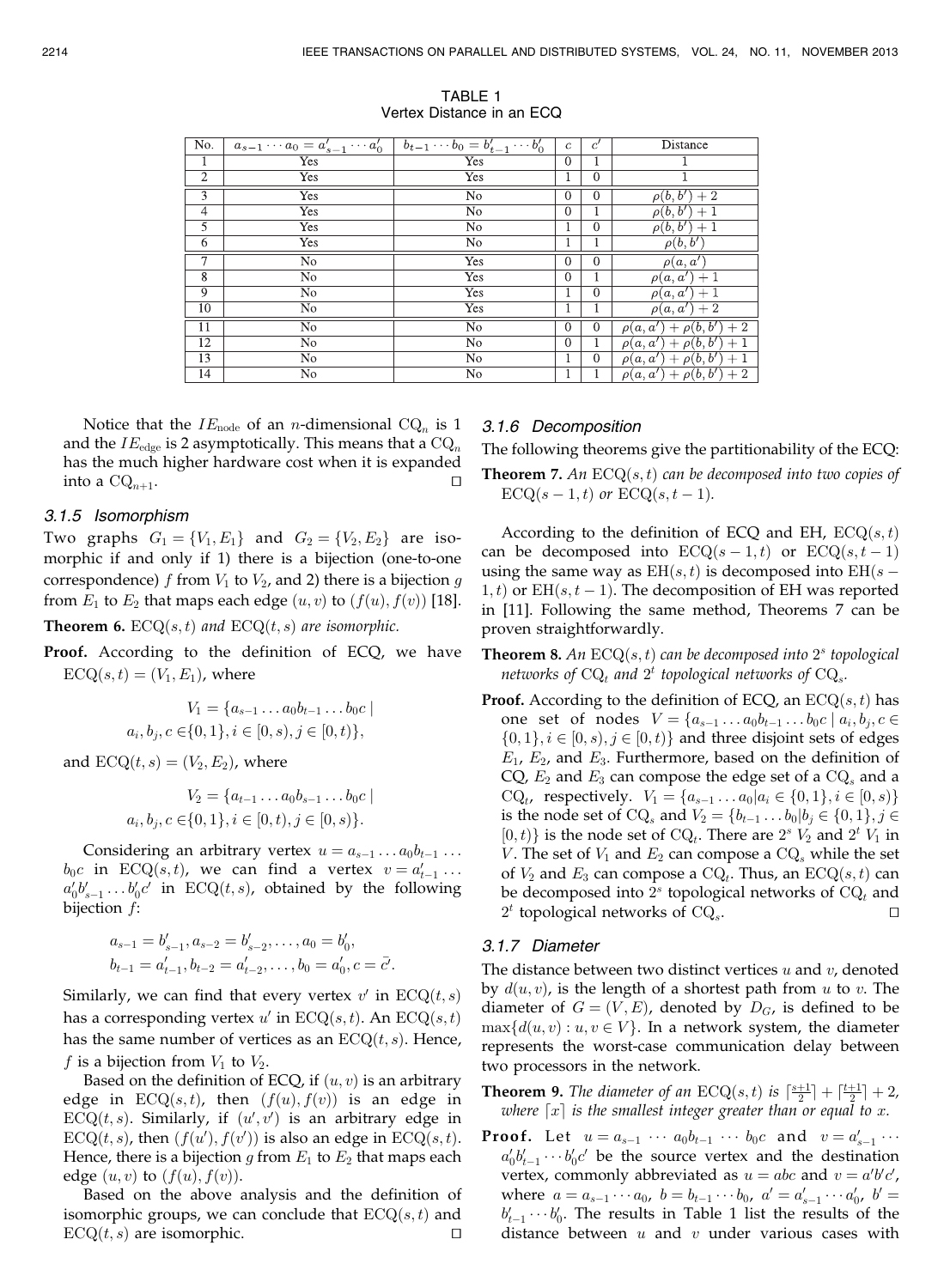TABLE<sub>2</sub> Comparison of the Cost Factors of Various Topologies

| Dimension $n$             | HQ    | CO   | EН             | ECQ  |
|---------------------------|-------|------|----------------|------|
| $s=1, t=1, n=3$           | 9.    | -6   | $\overline{8}$ | - 8  |
| $s=2, t=1, n=4$           | 16    | 12   | 12.5           | 12.5 |
| $s=2, t=2, n=5$           | 25    | 15   | 18             | 18   |
| $s=5, t=5, n=11$          | 121   | 66   | 72             | 48   |
| $s = 6, t = 5, n = 12$    | 132   | 84   | 84.5           | 58.5 |
| $s = 10, t = 10, n = 21$  | 441   | 231  | 242            | 154  |
| $s = 11, t = 10, n = 22$  | 484   | 264  | 264.5          | 161  |
| $s = 20, t = 20, n = 41$  | 1681  | 861  | 882            | 504  |
| $s = 50, t = 50, n = 101$ | 10201 | 5151 | 5202           | 2754 |

different values of  $a$  and  $a'$ ,  $b$  and  $b'$ ,  $c$  and  $c'$ , respectively. From Theorems 4 and 8, and the results in Table 1, we can see that the maximum distance in an  $ECQ(s,t)$  is  $\max\{\rho(a,a')\} + \max\{\rho(b,b')\} + 2$ , where 2 is due to the fact that routing has to use dimension 0 twice:  $1 \rightarrow 0$  and  $0 \rightarrow 1$ . The diameter of  $CQ_n$  is  $\lceil \frac{n+1}{2} \rceil$ .  $\max\{\rho(a, a')\}$  and  $\max\{\rho(b, b')\}$  are the length of the diameter of  $CQ_s$  and  $CQ_t$ . Hence, the diameter of an  $ECQ(s, t)$  is given by

$$
D_{ECQ(s,t)} = \max\{\rho(a, a')\} + \max\{\rho(b, b')\} + 2
$$
  
=  $\left\lceil \frac{s+1}{2} \right\rceil + \left\lceil \frac{t+1}{2} \right\rceil + 2.$ 

#### 3.1.8 Cost Factor

The cost factor is defined as the product of the diameter and the node degree, which is a good criterion to measure the performance and the hardware cost a multiprocessor system [2]. For an  $ECQ(s, t)$ , the diameter is given by Theorem 9. In general, the average node degree, denoted by  $\overline{d}(s,t)$ , is given by

$$
\bar{d}(s,t) = \frac{(s+t+2)2^{s+t}}{2^{s+t+1}} = \frac{s+t+2}{2}.
$$

Thus, the cost factor of an  $ECQ(s,t)$ , denoted by  $\phi(s,t)$ , is given by

$$
\phi(s,t) = D_{\text{ECQ}(s,t)} \times \bar{d}(s,t)
$$
  
=  $\left(\left\lceil \frac{s+1}{2} \right\rceil + \left\lceil \frac{t+1}{2} \right\rceil + 2\right) \times \left(\frac{s+t+2}{2}\right).$ 

Table 2 compares the cost factors of the HQ, CQ, EH, and ECQ for the same dimension  $n(n = s + t + 1)$ . While the cost factor of ECQ can be calculated using the above equation and the cost factor of HQ, CQ, and EH is  $n^2$ ,  $\lceil \frac{n}{2} \rceil \times n$ , and  $(s+t+2) \times \frac{(s+t+2)}{2}$ , respectively. The cost



Fig. 2. Comparison of the cost factors.

factor of a network measures not only the cost of the processors, but also the cost of the communications. In general, for a desirable interconnection structure, the cost factor should be as small as possible. Fig. 2 depicts the curves of the cost factor versus the number of nodes for different topologies.

#### 3.1.9 Connectivity

In this section, the proposed ECQ is proven to be Hamilton-connected.

**Theorem 10.** ECQ $(s,t)$  is Hamiltonian with a closed cycle encompassing all nodes only once.

**Proof.** ECQ $(s, t)$  can be proven to be Hamilton-connected through an inductive method. First of all, it is obvious that  $ECQ(1, 2)$  and  $ECQ(2, 2)$  are Hamiltonian. According to Theorem 7,  $ECQ(3, 2)$  can be decomposed into two  $ECQ(2, 2)$  and thus is Hamiltonian. In the same way, we can inductively obtain that  $ECQ(4,2)$ ,  $ECQ(5,2), \ldots$ ,  $ECQ(s, 2)$ ,  $ECQ(t, 2)$  are all Hamilton connected. According to Theorem 6,  $ECQ(t, 2)$  is isomorphic to  $ECQ(2, t)$ , and thus,  $ECQ(2, t)$  is also Hamilton connected. According to Theorem 7,  $ECQ(3, t)$  can be decomposed into two  $ECQ(2, t)$ . As a result,  $ECQ(3, t)$  is Hamiltonian. In the same way, we can prove that  $CQ(4,t)$ ,  $ECQ(5,t)$ ,...  $ECQ(s, t)$  are all Hamilton connected.  $\square$ 

#### 3.2 Performance Evaluation

Table 3 presents a straightforward comparison among the HQ, CQ, EH, and ECQ in terms of the following properties: the total number of links, node degree, diameter, expandability, and decomposition, which have significant impact on the performance of a parallel computing system. In general, for a desirable interconnection structure, the total

TABLE 3 Comparison of Various Networks  $(n = s + t + 1)$ 

| <b>Network</b>  | Links          | Node Degree   | Diameter                              | Expandability | Decomposition |
|-----------------|----------------|---------------|---------------------------------------|---------------|---------------|
| $\mathrm{HQ}_n$ | $n2^{n-1}$     |               | $\boldsymbol{n}$                      | Sub-optimal   | Complex       |
| $\mathrm{CO}_n$ | $n2^{n-1}$     | $\it n$       | $n+$                                  | Sub-optimal   | Complex       |
| EH(s,t)         | $(n+1)2^{n-2}$ | $s + 1/t + 1$ | Optimal<br>$s+t+1$                    |               | Simple        |
| ECQ(s, t)       | $(n+1)2^{n-2}$ | $+1/t+1$      | $-s+1$ -<br>$\cdot$ $\iota$ + $\cdot$ | Optimal       | Simple        |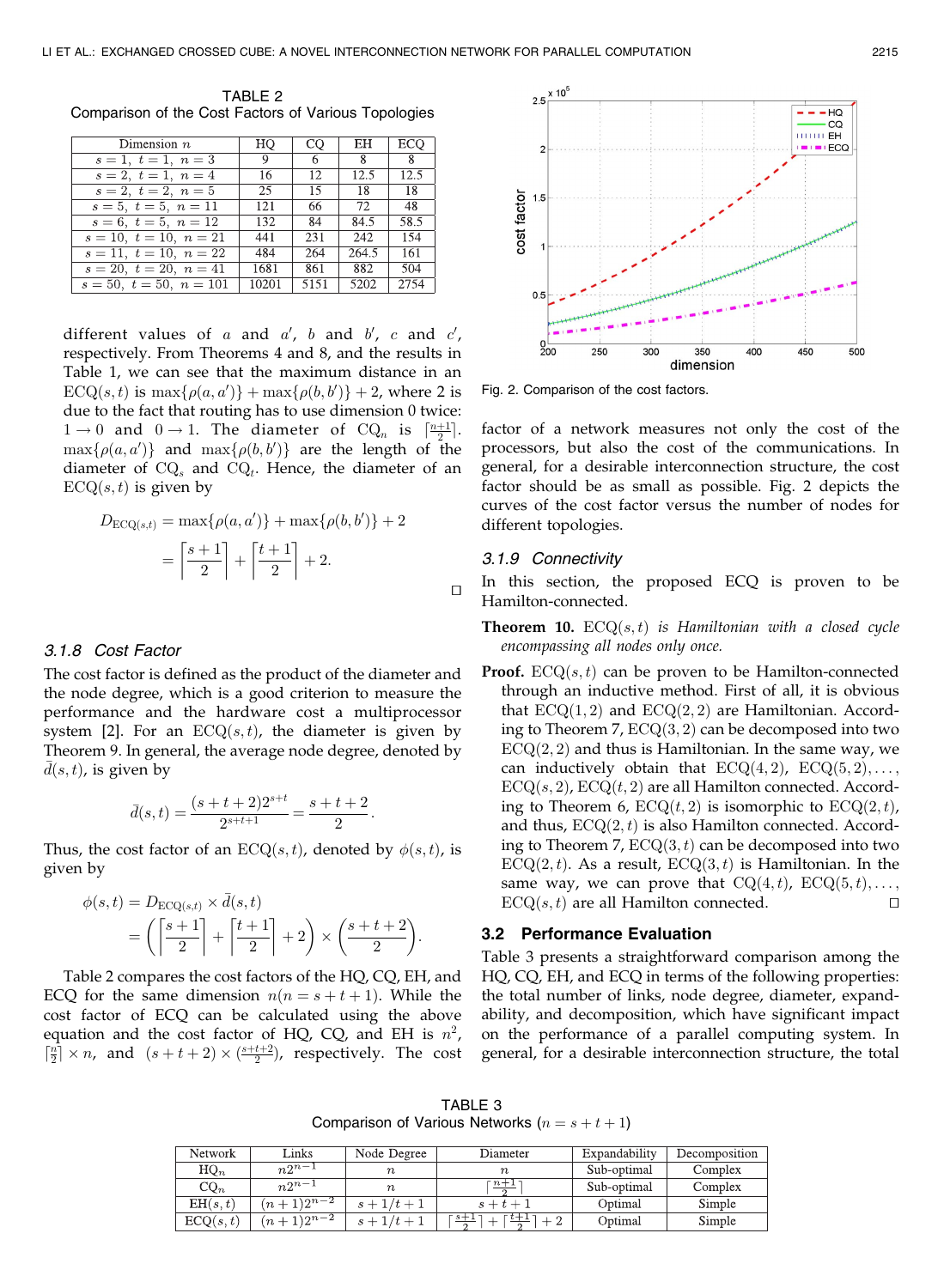

Fig. 3. The exchanged hypercube  $EH(1, 2)$ .

number of links, the number of links per node, and the diameter should all be as small as possible. A network with a large number of links or a large node degree tends to increase the hardware cost. A smaller diameter means the lower communication overheads. Table 3 shows that these networks have their own advantages and disadvantages. For example, the diameter of the CQ is the smallest, i.e.,  $\left[\frac{n+1}{2}\right]$ ; but it requires much more links than the EH and ECQ. Among these networks, we find that the ECQ offers the best balance among the properties listed in Table 3. Such balanced performance and cost make the ECQ suitable for large-scale parallel computing systems.

## 4 COMMUNICATION IN EXCHANGED CROSSED CUBE

In large-scale parallel and distributed systems, communication is an important problem, which considers how the processors can exchange messages efficiently and reliably. Two most important communication primitives are routing and broadcasting. This section will present the routing and broadcasting algorithms we develop for the ECQ.

#### 4.1 Routing

An optimal routing algorithm is to find the shortest path between a source and destination pair, where the source sends a message to the destination. Suppose the source is  $u = a_{s-1} \cdots a_0 b_{t-1} \cdots b_0 c$  and the destination is  $v = a'_{s-1} \cdots$  $a'_0b'_{t-1}\cdots b'_0c'$ . According to the definition of the ECQ and Table 1, we can divide the path from  $u$  to  $v$  into three parts, namely,  $\rho(a, a'), \rho(b, b')$ , and  $\rho(c, c')$ , respectively. There are four cases to be considered:

- *Case 1:*  $a = a'$  and  $b = b'$ . There are two subcases:
	- Case 1.1:  $c = c'$ . The source and the destination are identical.
	- Case 1.2:  $c \neq c'$ . It is obvious that the communication between  $u$  and  $v$  can take place on the 0-dimension edge.
- *Case 2:*  $a = a'$  and  $b \neq b'$ . There are four subcases:
	- Case 2.1:  $c = c' = 1$ . From the definition of the ECQ and Theorem  $8$ , it is easy to find that  $u$  and  $v$  are in the same  $\text{CQ}_t$ . Routing in the same  $\text{CQ}$ can be done by the routing algorithm developed in [4], which is better than the lookup table approach discussed in [1]. The number of hops is bounded by  $\rho(b, b')$ .
	- Case 2.2:  $c = 0, c' = 1$ . A message can be sent to *u*'s neighbor  $u_1 = a_{s-1} \cdots a_0 b_{t-1} \cdots b_0 1$  via the



Fig. 4. The exchanged tree  $ET(1,1)$  and  $ET(2,1)$ .

0-dimension edge, which results in  $u_1$  and  $v$  in the same  $CQ_t$ .

- Case 2.3:  $c = 1, c' = 0$ . We must find the vertex  $v_1 = a'_{s-1} \cdots a'_0 b'_{t-1} \cdots b'_0 1$ , which is a neighbor of v. This makes that  $v_1$  and u are in the same  $\text{CQ}_t$ . So, a message can be sent from  $u$  to  $v_1$ , and then from  $v_1$  to  $v$  via the 0-dimension edge. The number of hops is now bounded by  $\rho(b, b') + 1$ .
- Case 2.4:  $c = c' = 0$ . We cannot find an intermediate vertex like  $u_1$  or  $v_1$  to transmit a message in one CQ. However, from Cases 2.2 and 2.3, we can find the neighbor  $u_1$  of the source u and the neighbor  $v_1$  of the destination  $v_i$ , such that  $u_1$  and  $v_1$  are in the same CQ<sub>t</sub>. So, a message can be transmitted in this way:  $u \rightarrow u_1 \rightarrow v_1 \rightarrow v$ . Thus, the number of hops is bounded by  $\rho(b, b') + 2$ .
- Case 3:  $a \neq a'$  and  $b = b'$ .  $ECQ(s, t)$  and  $ECQ(t, s)$ are isomorphic according to Theorem 6. So, the routing procedure is similar to that of Case 2. However, the distance  $\rho(b, b')$  in Case 2 should be changed to  $\rho(a, a')$ .
- Case 4:  $a \neq a'$  and  $b \neq b'$ . There must be a processor  $u_3 = a'_{s-1} \cdots a'_0 b_{t-1} \cdots b_0 c$  in the same  $\text{CQ}_s$  with u. We first transmit the message from  $u$  to  $u_3$  to make  $u_3$ and  $v$  satisfying Case 2. Then, the problem is reduced to that deserved in Case 2. The number of hops in the first step is  $\rho(a, a')$ . So, the total number of hops between u and v is obtained by adding  $\rho(a, a')$  to the number of hops in each subcase of Case 2. However, it is bounded by  $\rho(a, a') + \rho(b, b') + 2$ .

## 4.2 Broadcasting

Broadcasting is a communication pattern in a network where a data set is to be copied from one node to all other nodes. The exchanged tree proposed in [6] provides a very good method for constructing a spanning tree for broadcasting. However, there is a serious problem in the ET, which is derived by taking the wrong link and the wrong degree. Thus, the ET is not a spanning tree of the EH. The  $EH(1, 2)$  shown in Fig. 3 and  $ET(2, 1)$  shown in Fig. 4 are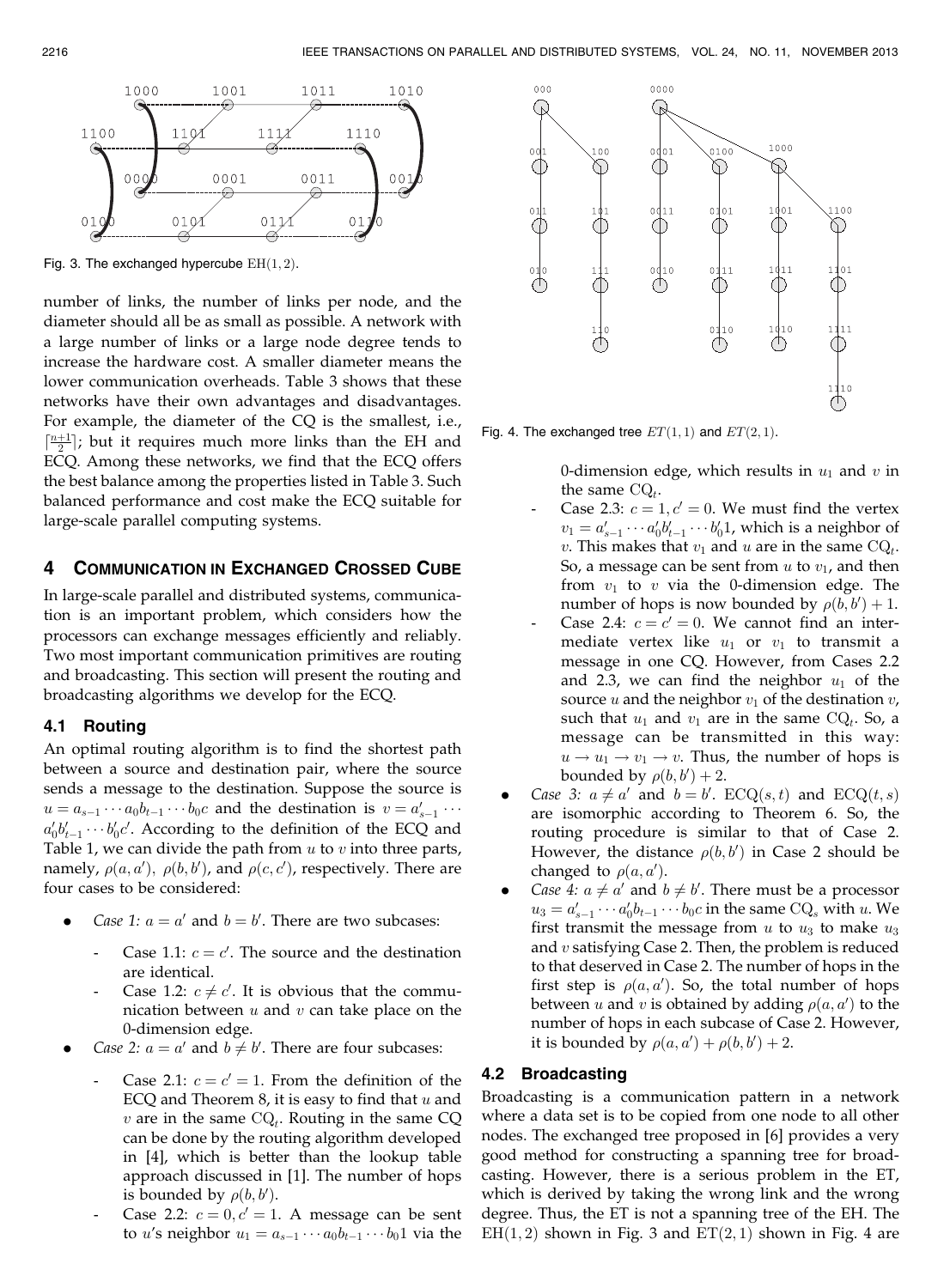

Fig. 5. The improved exchanged tree  $IET(1,3)$ . Fig. 6. The improved exchanged tree  $IET(3,1)$ .

obtained by the construction procedure proposed in [6]. Obviously, link  $(0000, 0100)$  in  $ET(2, 1)$  is not an edge of vertices 0000 and 0100 in  $EH(1,2)$ . Thus,  $ET(2,1)$  is not a spanning tree of  $EH(1,2)$ . To overcome this defection, necessary modifications to ET should be made as follows:

The improved ET is a spanning tree of an EH and an ECQ that provides an effective and efficient way for broadcasting in an EH and an ECQ. The construction of the improved exchanged tree (denoted by  $IET(s, t)$  for short) is divided into two cases.

Case 1. When  $s \leq t$ , IET $(s, t)$  is constructed by the sequence:

$$
IET(1,1) \to IET(1,2) \to IET(1,3) \to \cdots \to
$$
  

$$
IET(1,t) \to IET(2,t) \to \cdots \to IET(s,t).
$$

If IET $(1, t)$  is given, IET $(1, t + 1)$  is constructed as follows: Let  $G_1$  and  $G_2$  be two IET $(1, t)$ s. Relabel  $G_1$  and  $G_2$  by inserting a 0 and a 1 between the most significant first and second bits of the original vertex addresses, respectively. Thus, there are two mappings:

$$
a_0b_{t-1}b_{t-2}\dots b_0c \to a_00b_{t-1}b_{t-2}\dots b_0c;
$$
  

$$
a_0b_{t-1}b_{t-2}\dots b_0c \to a_01b_{t-1}b_{t-2}\dots b_0c.
$$

Then, make the root of  $G_2$  the rightmost child of  $G_1$ 's root. If  $IET(s, t)$  is given,  $IET(s + 1, t)$  is constructed as follows: Let  $G_3$  and  $G_4$  be two IET $(s, t)$ s. Relabel  $G_3$  and  $G_4$  by adding a 0 and a 1 to the leftmost bit of the original vertex addresses, respectively. Thus, there also are two mappings:

$$
a_0b_{t-1}b_{t-2}...b_0c \to 0a_0b_{t-1}b_{t-2}...b_0c;
$$
  

$$
a_0b_{t-1}b_{t-2}...b_0c \to 1a_0b_{t-1}b_{t-2}...b_0c.
$$

Then, make the root of  $G_4$  the rightmost child of  $G_3$ 's root. So, an IET $(s, t)$  is constructed when  $s \leq t$ .

Case 2. When  $s > t$ , Theorem 6 reveals that  $ECQ(s, t)$  is isomorphic to  $ECQ(t, s)$ . So,  $IET(s, t)$  can be constructed in a similar way. Based on the method of Case 1, we can construct the IET $(t, s)$ , where  $t < s$ . Then, for an arbitrary vertex u in IET $(t, s)$ , denoted by  $u = a_{t-1} \dots a_0 b_{s-1} \dots b_0 c$ , we can find the vertex  $v = a'_{t-1} \dots a'_0 b'_{s-1} \dots b'_0 c'$  in  $\operatorname{IET}(s, t)$ , satisfying the mapping function  $f$ :



$$
a_{t-1} = b'_{t-1}, a_{t-2} = b'_{t-2}, \dots, a_0 = b'_0,
$$
  

$$
b_{s-1} = a'_{s-1}, b_{s-2} = a'_{s-2}, \dots, b_0 = a'_0, c = \bar{c'}.
$$

Because f is a bijection, an  $IET(s, t)$  is constructed when  $s>t$ .

According to Cases 1 and 2, an  $IET(s, t)$  with arbitrary integers  $s$  and  $t$  can be constructed.

The improved exchanged tree inherits all the properties of the exchanged tree. An extra but very important property of  $IET(s, t)$  is presented below.

**Theorem 11.** IET $(s, t)$  is a spanning tree of  $ECQ(t, s)$ .

**Proof.** From the construction procedure for  $IET(s, t)$ , all vertices in  $ECQ(t, s)$  are used in  $IET(s, t)$ . By the construction in Case 1 and the fact that  $0^{s+t+1}$  and  $10^{s+t}$ are neighbors, it is known that each edge in  $IET(s, t)$  is also in  $ECQ(t, s)$  when  $s \leq t$ . Then, based on the bijection f and the construction in Case 2, it is known that each edge in  $\text{IET}(s,t)$  is also in  $\text{ECQ}(t,s)$  when  $s > t$ . So,  $\text{IET}(s,t)$  is a subset of  $ECQ(t, s)$ . Because  $IET(s, t)$  has the structure of a tree, it is a spanning tree of  $ECQ(t, s)$ .

Theorem 11 provides a good way of broadcasting in  $ECQ(s, t)$ . A message can be broadcasted from one node to all other nodes by the  $IET(t, s)$ . Figs. 5 and 6 show the spanning tree of  $ECQ(3,1)$  and  $ECQ(1,3)$ , respectively. From Figs. 5, 6, and 7, we can know how to construct  $IET(3, 1)$  which is a spanning tree of  $ECQ(1, 3)$ .

#### 5 CONCLUSIONS

This paper presents a new interconnection topology called exchanged crossed cube. A recursive procedure for constructing an ECQ is proposed. This new topology has many desirable properties such as regularity, expandability, isomorphism, and decomposition. The diameter and node degree of an ECQ have low values, and hence, the cost factor of the ECQ is less than that of other topologies such as the hypercube, crossed cube, and exchanged hypercube. An optimal routing algorithm that guarantees the shortest path and a broadcasting algorithm are developed. The attractive properties of the ECQ make it applicable to largescale parallel computing systems very well.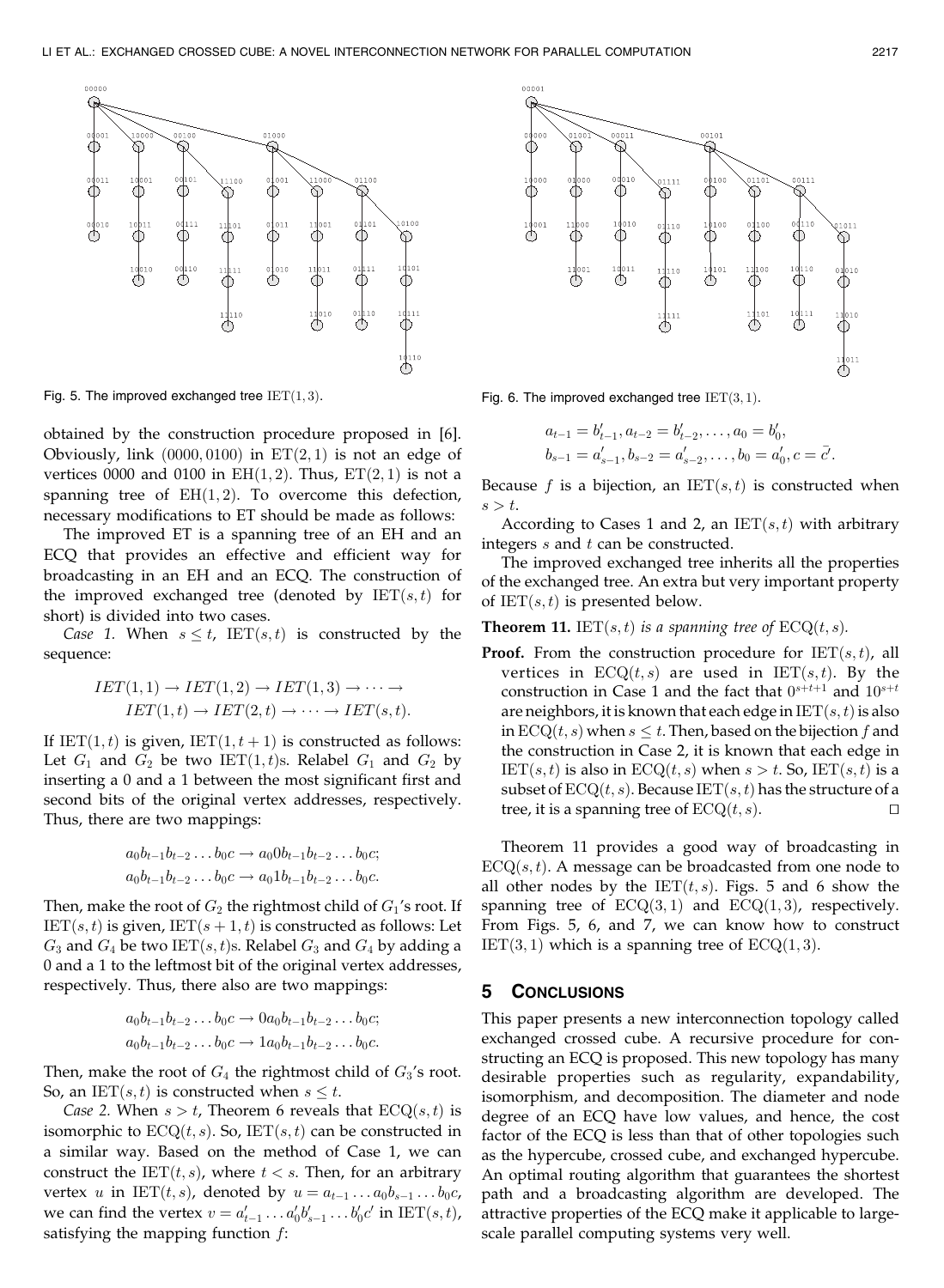

Fig. 7. The improved exchanged tree  $IET(1, 1)$  and  $IET(1, 2)$ .

#### ACKNOWLEDGMENTS

This work was supported by the National Science Foundation for Distinguished Young Scholars of China (Grant No. 61225010).

#### **REFERENCES**

- [1] N. Adhikari and C.R. Tripathy, "Folded Dualcube: A New Interconnection for Parallel Systems," Proc. Int'l Conf. Information Technology (ICIT '08), pp. 75-78, 2008.
- [2] L.N. Bhuyan and D.P. Agrawal, "Generalized Hypercube and Hyperbus Structures for a Computer Network," IEEE Trans. Computers, vol. C-33, no. 4, pp. 323-333, Apr. 1984.
- L.N. Bhuyan, Q. Yang, and D.P. Agrawal, "Performance of Multiprocessor Interconnection Networks," Computer, vol. 22, no. 2, pp. 25-37, Feb. 1989.
- [4] C.P. Chang, T.Y. Sung, and L.H. Hsu, "Edge Congestion and Topological Properties of Crossed Cube," IEEE Trans. Parallel and Distributed Systems, vol. 11, no. 1, pp. 64-80, Jan. 2000.
- [5] Y. Chang, "Fault Tolerant Broadcasting in SIMD Hypercubes," Proc. Fifth IEEE Symp. Parallel and Distributed Processing (IPDPS '93), pp. 348-351, 1993.
- [6] K. Efe, "The Crossed Cube Architecture for Parallel Computation," IEEE Trans. Parallel and Distributed Systems, vol. 3, no. 5, pp. 513-524, Sept. 1992.
- [7] M.D. Grammatikakis, F.D. Hsu, and M. Hraetzl, Parallel System Interconnection and Communication. CRC Press, 2001.
- [8] J. Kim, C.R. Das, W. Lin, and T.-Y. Feng, "Reliability Evaluation of Hypercube Multicomputers," IEEE Trans. Reliability, vol. 38, no. 1, pp. 121-129, Apr. 1989.
- [9] J.M. Kumar and L.M. Patnaik, "Extended Hypercube: A Hierarchical Interconnection Network of Hypercubes," IEEE Trans. Parallel and Distributed Systems, vol. 3, no. 1, pp. 45-57, Jan. 1992.
- [10] H.M. Liu, "The Structural Features of Enhanced Hypercube Networks," Prof. Fifth Int'l Conf. Natural Computation (ICNC '09), vol. 1, pp. 345-348, 2009.
- [11] P.K.K. Loh, W.J. Hsu, and Y. Pan, "The Exchanged Hypercube," IEEE Trans. Parallel and Distributed Systems, vol. 16, no. 9, pp. 866- 874, Sept. 2005.
- [12] P. Messina, D. Culler, W. Pfeiffer, W. Martin, J.T. Oden, and G. Smith, "Architecture," Comm. ACM, vol. 41, no. 11, pp. 36-44, 1998.
- [13] Y. Saad and M.H. Schultz, "Topological Property of Hypercubes," IEEE Trans. Computers, vol. 37, no. 7, pp. 867-872, July 1988.
- [14] R.L. Sharma, Network Topology Optimization-The Art and Science of Network Design. Van Nostrand Reinhold, 1990.
- [15] H. Sullivan, T. Bashkow, and D. Klappholz, "A Large Scale, Homogeneous, Fully Distributed Parallel Machine," Proc. Fourth Ann. Symp. Computer Architecture (ISCA '77), pp. 105-124, 1977.
- [16] D. Wang, "Hamiltonian Embedding in Crossed Cubes with Failed Links," IEEE Trans. Parallel and Distributed Systems, vol. 23, no. 10, pp. 2117-2124, Nov. 2012.
- [17] Y.X. Wang, H. Guo, and L.Y. Yuan, "A Routing Algorithm for Multicast on Hypercube Multi-Core Architecture" J. Embedded Computing, vol. 4, no. 1, pp. 23-30, 2011.
- [18] D.B. West, Introduction to Graph Theory, second ed. Prentice-Hall, 2001.
- [19] D. Xiang, Y.L. Zhang, and J.G. Yuan, "Unicast-Based Fault-Tolerant Multicasting in Wormhole-Routed Hypercubes" J. Systems Architecture, vol. 54, no. 12, pp. 1164-1078, 2008.
- [20] Y.Q. Zhang and Y. Pan, "Incomplete Crossed Hypercubes," J. Supercomputing, vol. 49, no. 3, pp. 318-333, 2009.
- [21] W.J. Zhou, J.X. Fan, X.H. Jia, and S.K. Zhang, "The Spined Cube: A New Hypercube Variant with Smaller Diameter," Information Processing Letters, vol. 111, no. 12, pp. 561-67, 2011.



Keqiu Li received the bachelor's and master's degrees both from the Dalian University of Technology, China, in 1994 and 1997, respectively, and the doctor degree from the Japan Advanced Institute of Science and Technology in 2005. He is currently a professor at the School of Computer Science and Technology, Dalian University of Technology, China. He was a research fellow with the University of Tokyo, Japan, from October 2005 to September 2007.

He also had five-year experience in industry. His research interests include data center network, content distribution network, and wireless sensor network. He has published more than 100 technical papers in international journals and conferences, such as IEEE TPDS, IEEE TKDE, ACM TOIT, and ACM TOMAPP. He is on the committee board for several international/national journals including IEEE TC and IEEE TPDS and serves as organization chair/program chair/publication chair/ program committee member for a couple of international conferences. He received the excellent paper award at ICA3PP 2011 and ICCNMC 2005. He is a senior member of the IEEE.



Yuanping Mu received the bachelor's degree from the Dalian University of Technology, China, in 2009, where he is currently working toward the master's degree at the School of Computer Science and Technology. His research interests focus on cloud computing and parallel computing.